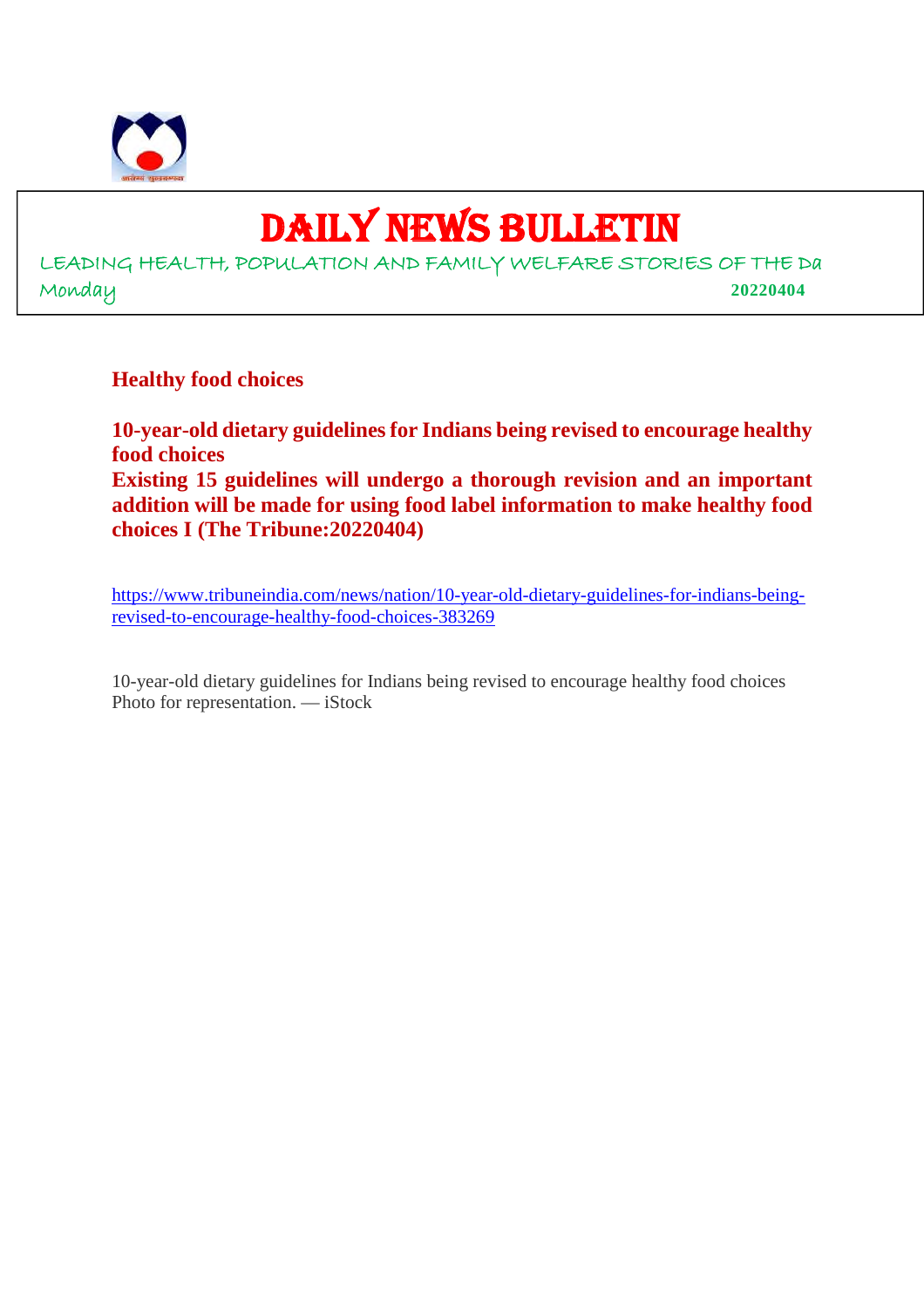

The dietary guidelines for Indians last released by the ICMR's National Institute of Nutrition in 2011 are being revised to promote healthy diets and lifestyles, the NIN director said on Sunday.

The existing 15 guidelines will undergo a thorough revision and an important addition will be made for using food label information to make healthy food choices.

The guidelines are being revised in the light of the recently revised food composition data of commonly consumed foods across the country and the revised nutrient requirements for Indians, ICMR-NIN director Hemalatha R said.

"The 16th guideline will be: using the food label information to make healthy food choices and to keep away from unhealthy foods. This will deal with easy tips to read and understand the food label information when buying pre-packaged food," said Dr SubbaRao M Gavaravarapu, a senior scientist at NIN.

Also, the previous guidelines were more nutrient oriented and the recommendations were related to the amounts of nutrients required to be consumed to maintain healthy life.

The current version will provide a food-based approach with clear information on different food groups to be included in the daily diet by people of different age groups, genders and activity levels.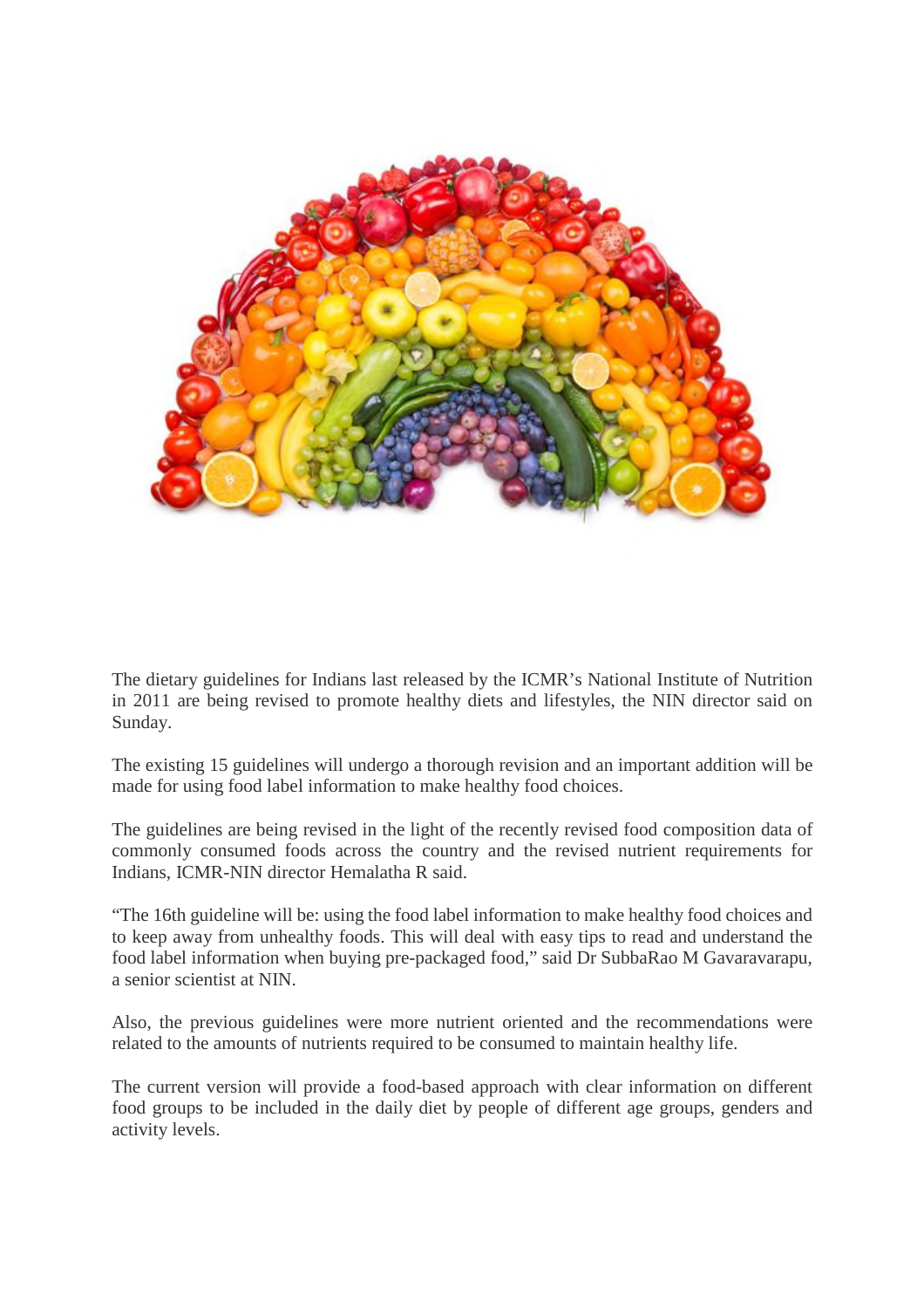"These will be represented in easily understandable 'My Plate For The Day' format," Dr Hemalatha said.

"The new guidelines will provide information in a simplified way on measures to be taken to ensure appropriate infant and young child feeding practices, nutrition during pregnancy and lactation, importance of nutrition and physical activity during adolescence in both boys and girls, safe cooking practices and healthy consumption of fat, salt and sugar among others" said Dr P Uday Kumar, a senior scientist and member secretary of the committee on dietary guidelines.

The guidelines on nutrition for the elderly is also being revised, Dr SubbaRao stated.

The revised guidelines are likely to be released in three-four months.

Once the draft guidelines are ready and approved by an expert committee of the NIN, these will be put in the public domain for feedback, officials said.

Once finalised, it will be released for public dissemination through wide-ranging activities, including stakeholder meetings, health worker workshops, school-based programmes involving different academic institutions, policy bodies, implementing agencies, health functionaries and the media, Dr Hemalatha said.

# **Sleeping**

# **Sleeping with even low light is harmful for health: Study According to researchers at Northwestern University in the US, even dim light can harm cardiovascular function during sleep and increase insulin resistance the following morning (The Tribune:20220404)**

https://www.tribuneindia.com/news/health/sleeping-with-even-low-light-is-harmful-forhealth-study-383261

Sleeping with even low light is harmful for health: Study Photo for representational purpose only.

Close the blinds, draw the curtains and turn off all the lights before bed because exposure to even moderate ambient lighting during night-time sleep can harm your health.

According to researchers at Northwestern University in the US, even dim light can harm cardiovascular function during sleep and increase insulin resistance the following morning.

"The results from this study demonstrate that just a single night of exposure to moderate room lighting during sleep can impair glucose and cardiovascular regulation, which are risk factors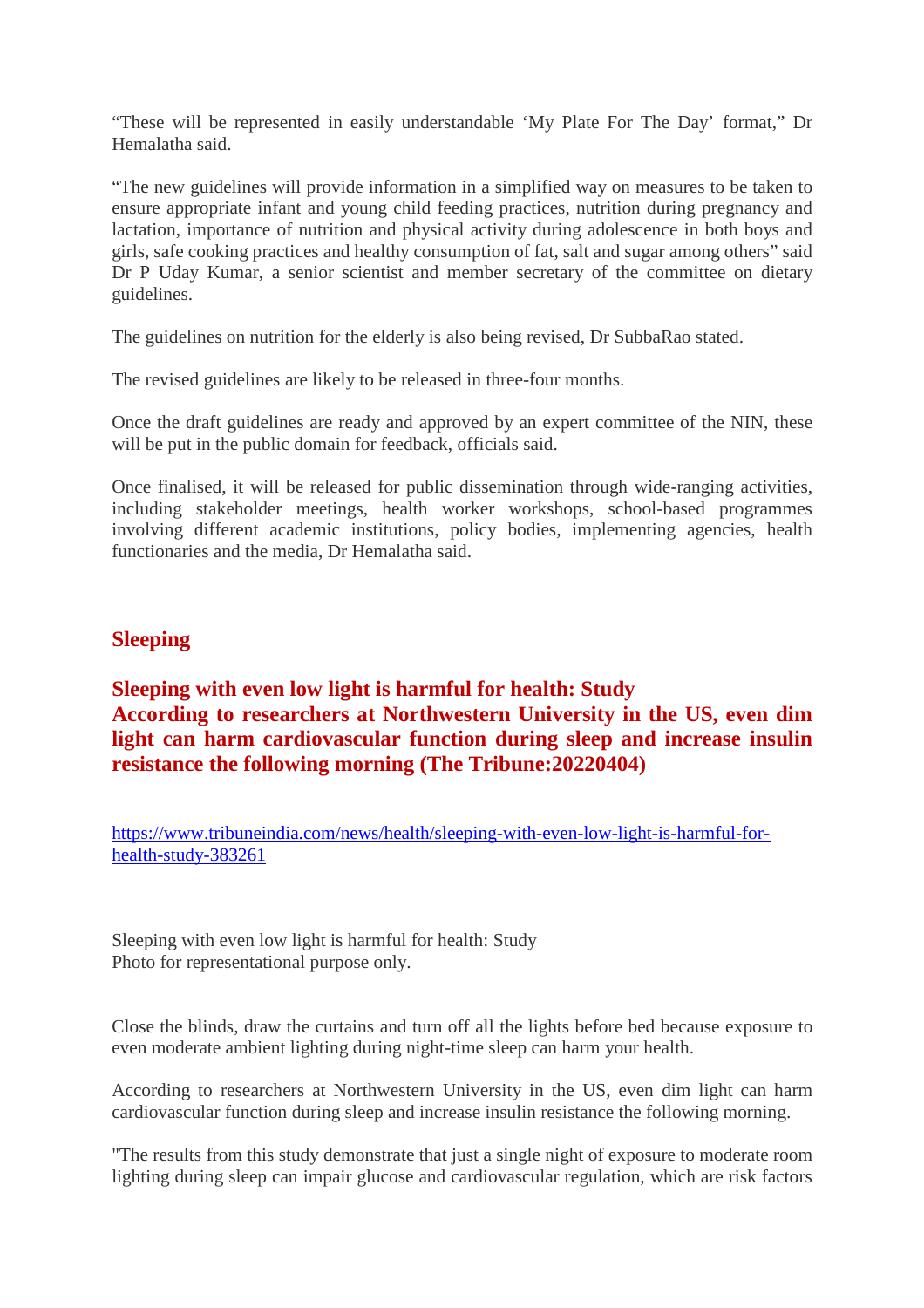for heart disease, diabetes and metabolic syndrome," said Dr. Phyllis Zee, chief of sleep medicine at the University's Feinberg School of Medicine.

"It's important for people to avoid or minimise the amount of light exposure during sleep," Zee said.

The study, published in the journal PNAS, tested the effect of sleeping with 100 lux (moderate light) compared to 3 lux (dim light) in participants over a single night.

The investigators discovered that moderate light exposure caused the body to go into a higher alert state. In this state, the heart rate increases as well as the force with which the heart contracts and the rate of how fast the blood is conducted to your blood vessels for oxygenated blood flow.

"Even though you are asleep, your autonomic nervous system is activated. That's bad. Usually, your heart rate together with other cardiovascular parameters are lower at night and higher during the day," said Dr. Daniela Grimaldi, research assistant professor of neurology at Northwestern.

Further, the investigators found insulin resistance occurred the morning after people slept in a light room. Insulin resistance is when cells in your muscles, fat and liver do not respond well to insulin and can't use glucose from your blood for energy. To make up for it, your pancreas makes more insulin. Over time, your blood sugar goes up.

"In addition to sleep, nutrition and exercise, light exposure during the daytime is an important factor for health, but during the night we show that even modest intensity of light can impair measures of heart and endocrine health," Zee said.

# **Irregular heart rhythm**

# **Researchers find cause of irregular heart rhythm in Covid patients Arrhythmias including too-quick and too-slow heart rhythms have been noted among many patients with Covid infection (The Tribune:20220404)**

https://www.tribuneindia.com/news/health/researchers-find-cause-of-irregular-heart-rhythmin-covid-patients-383214

Researchers find cause of irregular heart rhythm in Covid patients Photo for representation only. Source: iStock.

The SARS-CoV-2, the virus causing Covid-19, can infect cells of the heart's natural pacemaker that maintain the rhythmic beat, setting off a self-destruction process within the cells, according to a pre-clinical study.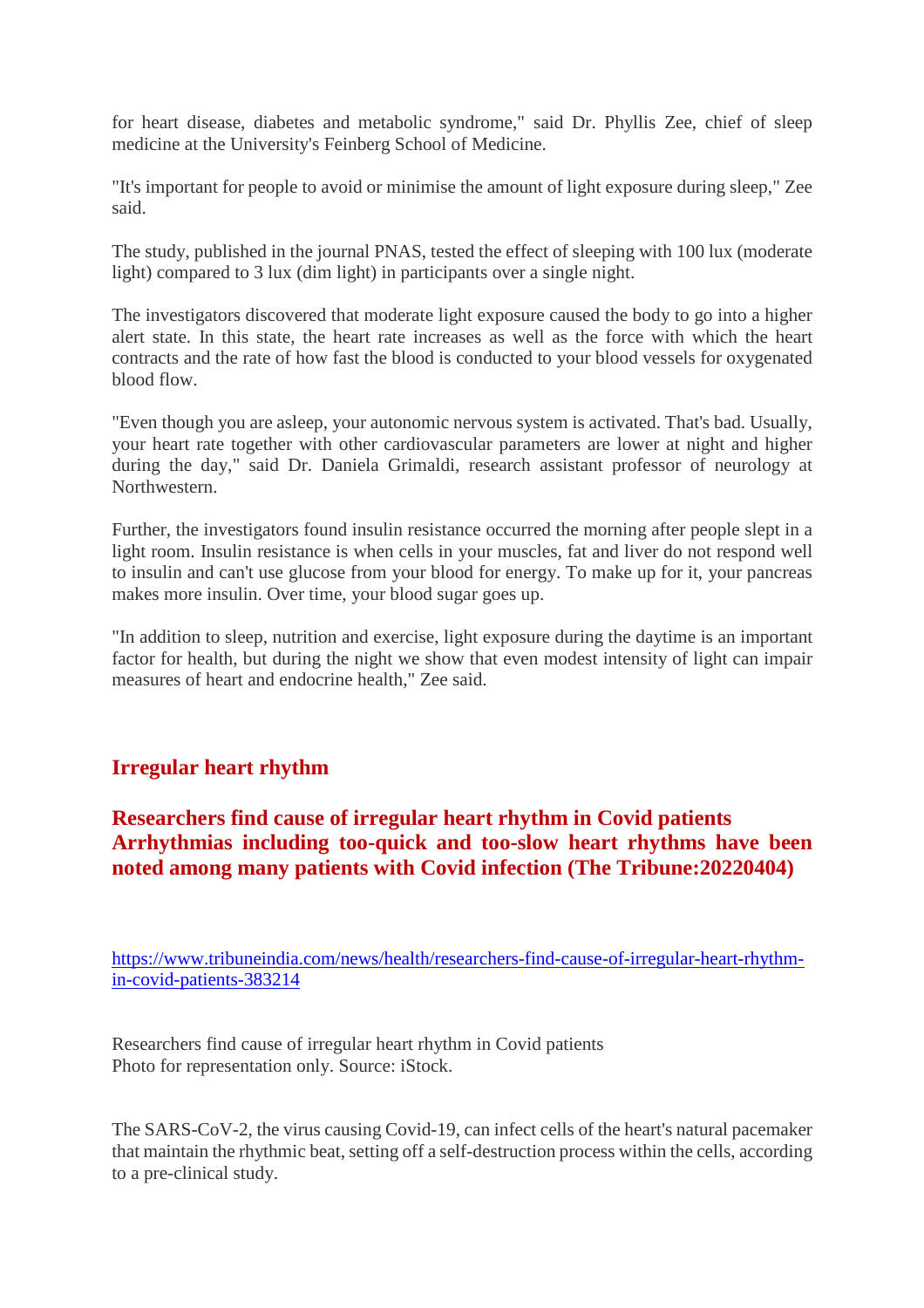The findings offer a possible explanation for the heart arrhythmias that are commonly observed in patients with Covid infection, said researchers at Weill Cornell Medicine, NewYork-Presbyterian and NYU Grossman School of Medicine.

In the study reported in the journal Circulation Research, the team used an animal model as well as human stem cell-derived pacemaker cells to show that Covid can readily infect pacemaker cells and trigger a process called ferroptosis, in which the cells self-destruct but also produce reactive oxygen molecules that can impact nearby cells.

"This is a surprising and apparently unique vulnerability of these cells - we looked at a variety of other human cell types that can be infected by SARS-CoV-2, including even heart muscle cells, but found signs of ferroptosis only in the pacemaker cells," said Shuibing Chen, Professor at Weill.

Arrhythmias including too-quick (tachycardia) and too-slow (bradycardia) heart rhythms have been noted among many Covid patients, and multiple studies have linked these abnormal rhythms to worse Covid outcomes. How SARS-CoV-2 infection could cause such arrhythmias has been unclear, though.

In the new study, the researchers, examined golden hamsters - one of the only lab animals that reliably develops Covid-like signs from SARS-CoV-2 infection - and found evidence that following nasal exposure, the virus can infect the cells of the natural cardiac pacemaker unit, known as the sinoatrial node.

The team then used advanced stem cell techniques to induce human embryonic stem cells to mature into cells closely resembling sinoatrial node cells.

They found that these induced human pacemaker cells express the receptor ACE2 and other factors SARS-CoV-2 uses to get into cells and are readily infected by SARS-CoV-2. The researchers also observed large increases in inflammatory immune gene activity in the infected cells.

Further, they found that the pacemaker cells, in response to the stress of infection, showed clear signs of a cellular self-destruct process called ferroptosis, which involves accumulation of iron and the runaway production of cell-destroying reactive oxygen molecules.

Although, Covid patients could be treated with ferroptosis inhibitors specifically to protect sinoatrial node cells, antiviral drugs that block the effects of SARS-CoV-2 infection in all cell types would be preferable, the researchers said. IANS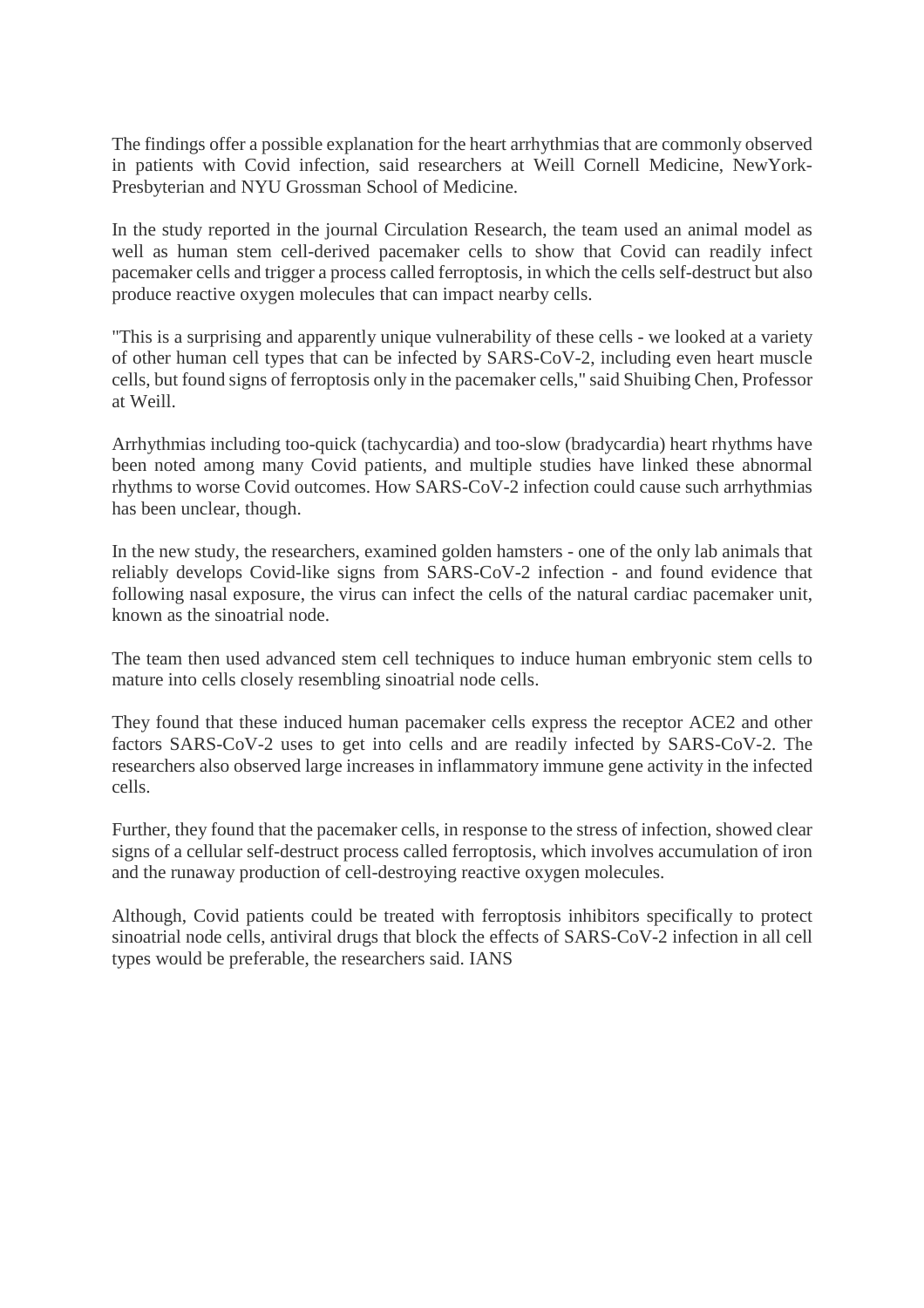# **Neurological complications**

**Study reveals Covid's lingering impacts on brain Neurological complications are often among the first symptoms of SARS-CoV-2 infection and can be most severe and persistent (The Tribune:20220404)**

https://www.tribuneindia.com/news/health/study-reveals-covids-lingering-impacts-on-brain-383017

Study reveals Covid's lingering impacts on brain Photo for representational purpose only. iStock

Covid-19 patients commonly report having headaches, confusion and other neurological symptoms but doctors do not fully understand how the disease targets the brain during infection.

And now, researchers have found severe brain inflammation and injury consistent with reduced blood flow or oxygen to the brain, including neuron damage and death.

The findings, published in the journal Nature Communications, is said to be the first comprehensive assessment of neuropathology associated with SARS-CoV-2 infection in a nonhuman primate model.

The study also found small bleeds in the brain. Surprisingly, these findings were present in subjects that did not experience severe respiratory disease from the virus.

"Because the subjects didn't experience significant respiratory symptoms, no one expected them to have the severity of disease that we found in the brain," said lead investigator Tracy Fischer from Tulane University in the US.

"But the findings were distinct and profound, and undeniably a result of the infection," Fischer added.

The researchers said that the findings are also consistent with autopsy studies of people who have died of Covid-19, suggesting that nonhuman primates may serve as an appropriate model, or proxy, for how humans experience the disease.

Neurological complications are often among the first symptoms of SARS-CoV-2 infection and can be the most severe and persistent. They also affect people indiscriminately—all ages, with and without comorbidities, and with varying degrees of disease severity. IANS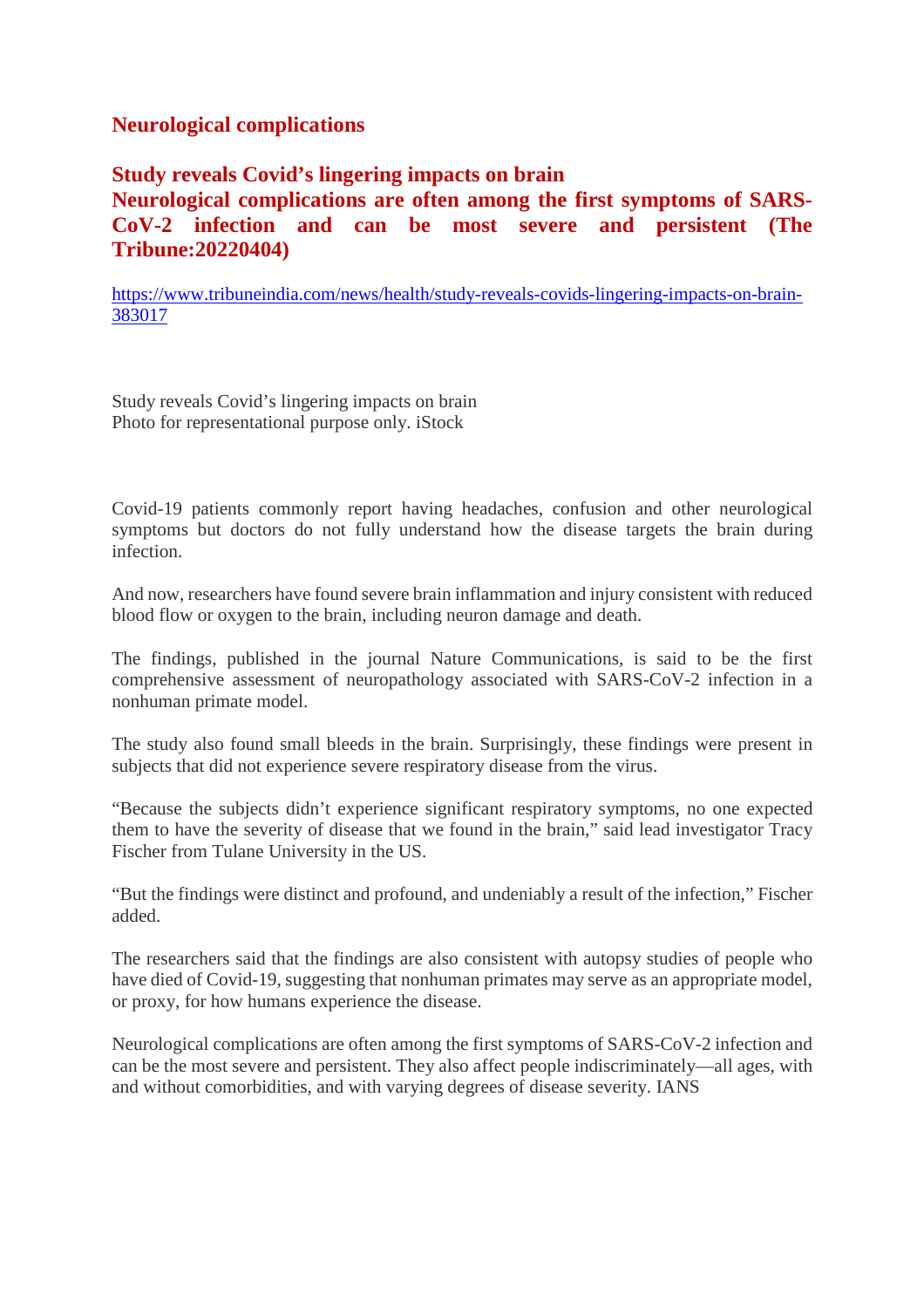## **New Omicron strain XE**

## **New Omicron strain XE more transmissible than previous strains of Covid-19: WHO New strain was first detected in the UK (The Tribune:20220404)**

https://www.tribuneindia.com/news/world/new-omicron-strain-xe-more-transmissible-thanprevious-strains-of-covid-19-who-383005

New Omicron strain XE more transmissible than previous strains of Covid-19: WHO Photo for representational purpose only. Reuters file

A new strain of the COVID-19 Omicron variant, first detected in the UK, appears to be more transmissible than previous strains of the coronavirus, the WHO has said, asserting that COVID-19 remains a public health emergency of international concern and warning that it is "too early" to reduce the quality of surveillance.

The World Health Organization (WHO) said in its latest update that the XE recombinant (BA.1-BA.2) was first detected in the UK on January 19 and more than 600 sequences have been reported and confirmed since then.

"Early-day estimates indicate a community growth rate advantage of 10% as compared to BA.2. However, this finding requires further confirmation," it said.

The Geneva-based UN health agency said that XE belongs to the Omicron variant until significant differences in transmission and disease characteristics, including severity, may be reported.

"WHO continues to closely monitor and assess the public health risk associated with recombinant variants, alongside other SARS-CoV-2 variants, and will provide updates as further evidence becomes available," it said.

The COVID19 Weekly Epidemiological Update, released on Wednesday, had said that deaths from COVID-19 last week increased by 43 per cent, driven by factors including retrospective adjustments reported from India in the South-East Asia Region.

Between the end of January and early March 2022, there was a decreasing trend in the number of new COVID-19 cases, which was followed by two consecutive weeks of increases in cases, the WHO said.

During the week of March 21 to 27 this year, the number of new cases declined again with a 14 per cent decrease as compared with the previous week.

"On the other hand, during the same period, the number of new weekly deaths increased by 43 per cent, likely driven by changes in the definition of COVID-19 deaths in some countries in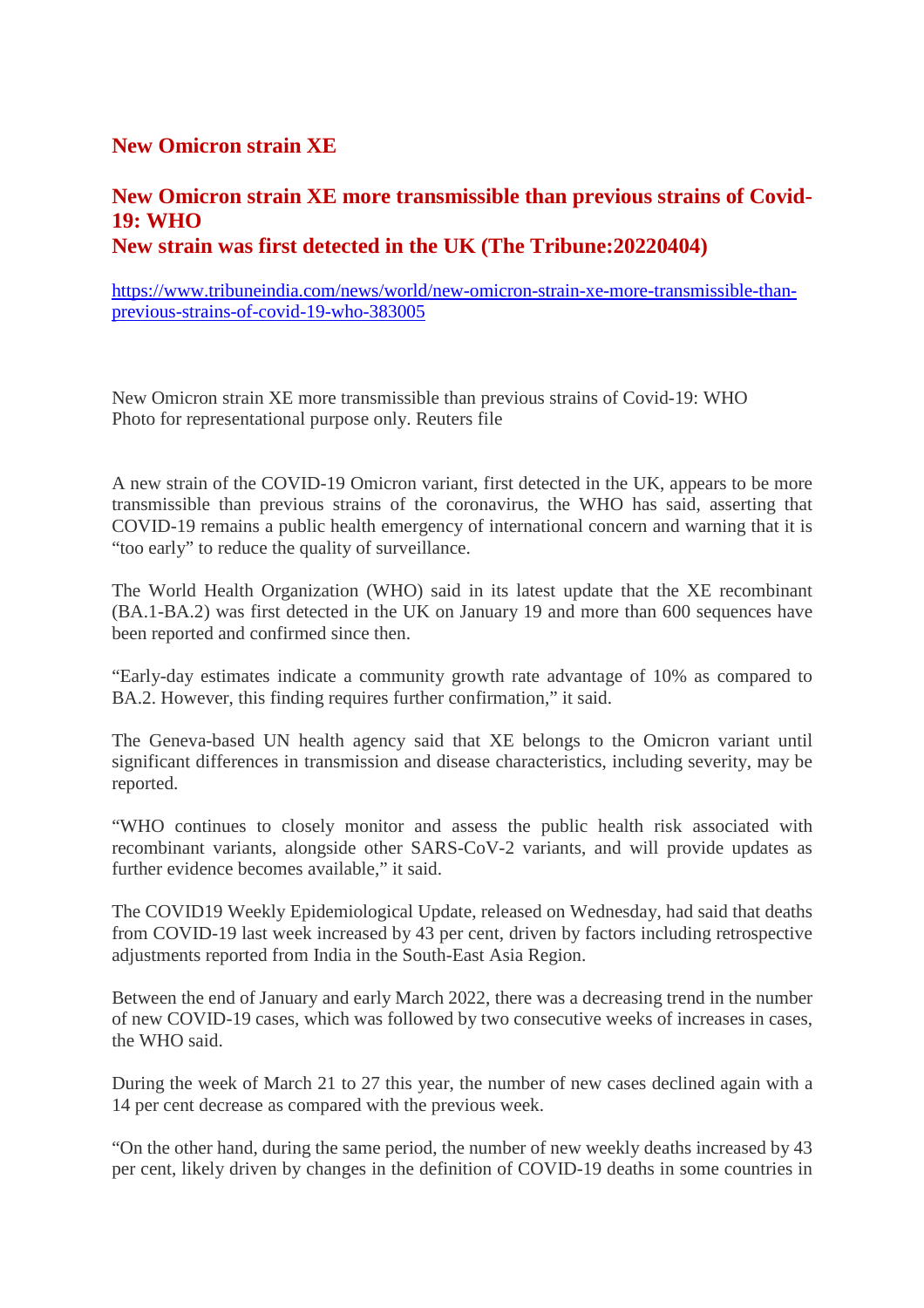the Region of the Americas (Chile and the United States of America) and by retrospective adjustments reported from India in the South-East Asia Region," the update said.

Across the six WHO regions, over 10 million new cases and over 45,000 fresh deaths were reported.

All regions reported decreasing trends in the number of new weekly cases and four regions reported a decreasing trend in new weekly deaths. As of March 27, over 479 million confirmed cases and over 6 million deaths have been reported globally.

The update said that at the country level, the highest number of new weekly cases were reported from South Korea (2,442,195 new cases; -13 per cent), Germany (1,576,261 new cases; +2 per cent), Vietnam (1,127,716 new cases; -40 per cent), France (845,119 new cases; +45 per cent), and Italy (503,932 new cases; +6 per cent).

The highest number of new weekly deaths were reported from Chile (11,858 new deaths; +1710 per cent), the United States of America (5,367 new deaths; +83 per cent), India (4,525 new deaths; +619 per cent), Russia (2,859 new deaths; -22 per cent), and South Korea (2,471 new deaths; +22 per cent).

The South-East Asia Region reported over 232,000 new weekly cases, a 14 per cent decline as compared with the previous week, continuing the decreasing trend observed since mid-January 2022.

However, Sri Lanka reported an increase in new weekly cases of 25 per cent (2693 vs 2156 new cases).

The highest numbers of new cases were reported from Thailand (175,116 new cases; +4 per cent increase), Indonesia (36,470 new cases; -49 per cent), and India (11,612 new cases; -31 per cent).

The region reported just over 6000 new weekly deaths, representing a 116 per cent increase as compared to the previous week. The highest numbers of new deaths were reported from India (4525 new deaths; +619 per cent) due to retrospective adjustments in some states, followed by Indonesia (932 new deaths; -41 per cent), and Thailand (553 new deaths; +3 per cent).

The WHO said it is concerned over the recent significant reduction in SARS-CoV-2 testing by several Member States.

Data are becoming progressively less representative, less timely, and less robust. "This inhibits our collective ability to track where the virus is, how it is spreading and how it is evolving: information and analyses that remain critical to effectively end the acute phase of the pandemic," it said.

Decreases in testing, unless done judiciously as part of a strategy aimed at maintaining robust surveillance where it is most impactful, may affect the capacity of countries to identify cases and enable their timely treatment or isolation, and implement other necessary control measures, with the consequent risk of increased spread of SARS-CoV-2, it said.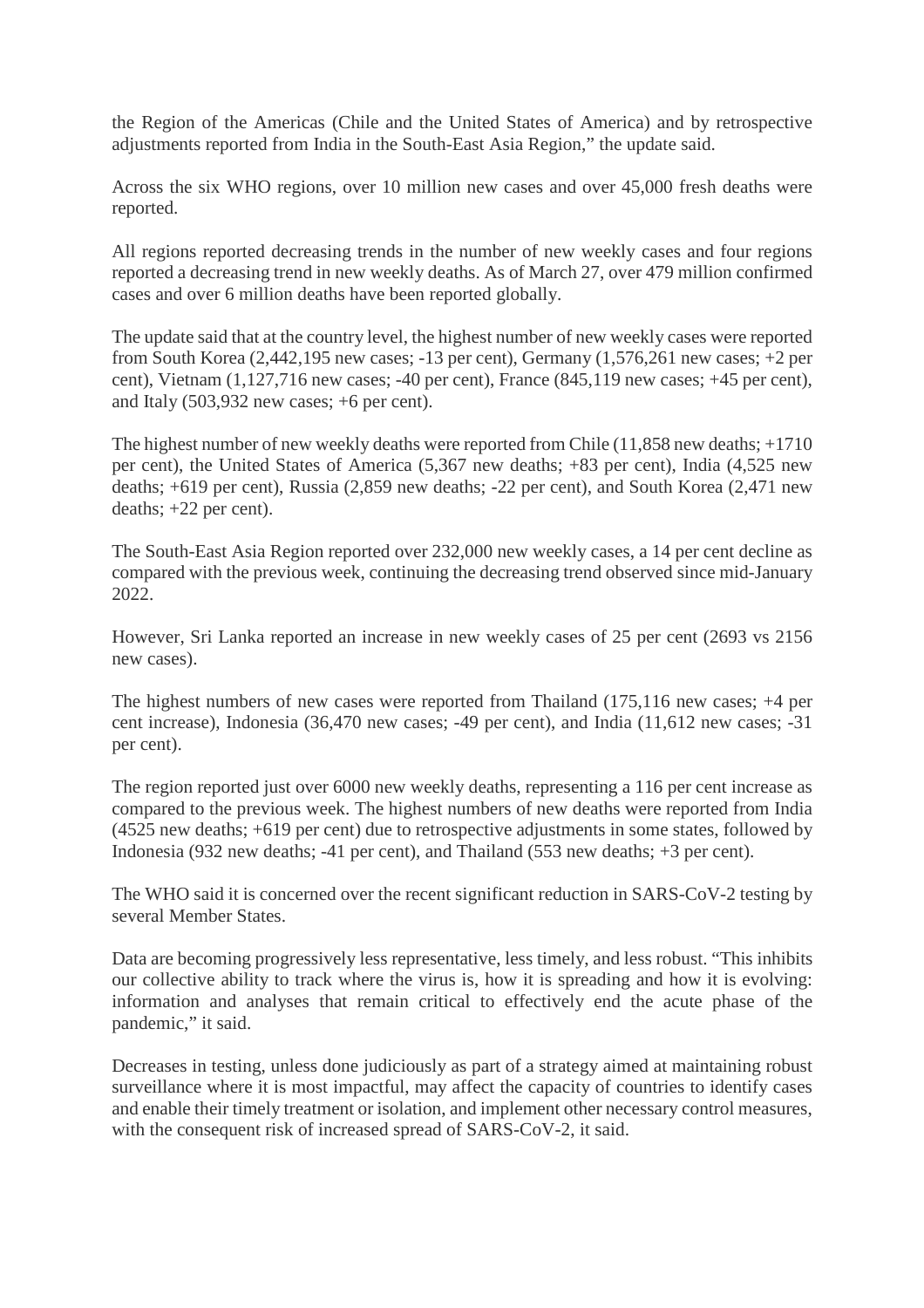"This may translate in an increase in hospitalisations and deaths, and significant strains on healthcare systems, particularly in areas where public health and social measures have been lifted and where vaccination coverage against COVID-19 is low. Furthermore, reduced testing impacts the capacity of countries to detect emerging variants early, ultimately impairing response efforts," it said.

The UN agency said COVID-19 remains a public health emergency of international concern, asserting that it is "too early" to reduce the quality of surveillance.

"The uncertainty around the characteristics of emerging variants limits our ability to confidently predict the behaviour of this disease, as the evolution rate and risk of emerging variants are still high, which could undermine prevention and mitigation measures.

"Until we reach the end of the acute phase of the pandemic, countries must maintain sufficient epidemiologic surveillance to inform evidence-based operational decision-making on crucial parameters, including vaccination strategies, vaccine composition, use of therapeutics, and tailored and appropriate public health and social measures," it said.

#### **Insect-borne viruses like Zika, dengue**

**Next pandemic could be caused by insect-borne viruses like Zika, dengue: WHO**

**UN health agency says that international action is essential, given the 'frequency and magnitude of outbreaks' of arboviruses (The Tribune:20220404)**

https://www.tribuneindia.com/news/health/next-pandemic-could-be-caused-by-insect-borneviruses-like-zika-dengue-who-382969

Next pandemic could be caused by insect-borne viruses like Zika, dengue: WHO Photo for representation only.

The World Health Organisation (WHO) has warned that the next pandemic could be triggered by insect-borne pathogens, including Zika and dengue.

Arthropod-Borne viruses (Arboviruses) such as dengue, yellow fever, chikungunya and zika viruses are all current public health threats in tropical and sub-tropical areas where approximately 3.9 billion people live.

The frequency and magnitude of outbreaks of these arboviruses, particularly those transmitted by Aedes mosquitoes, are increasing globally, fuelled by the convergence of ecologic, economic, and social factors.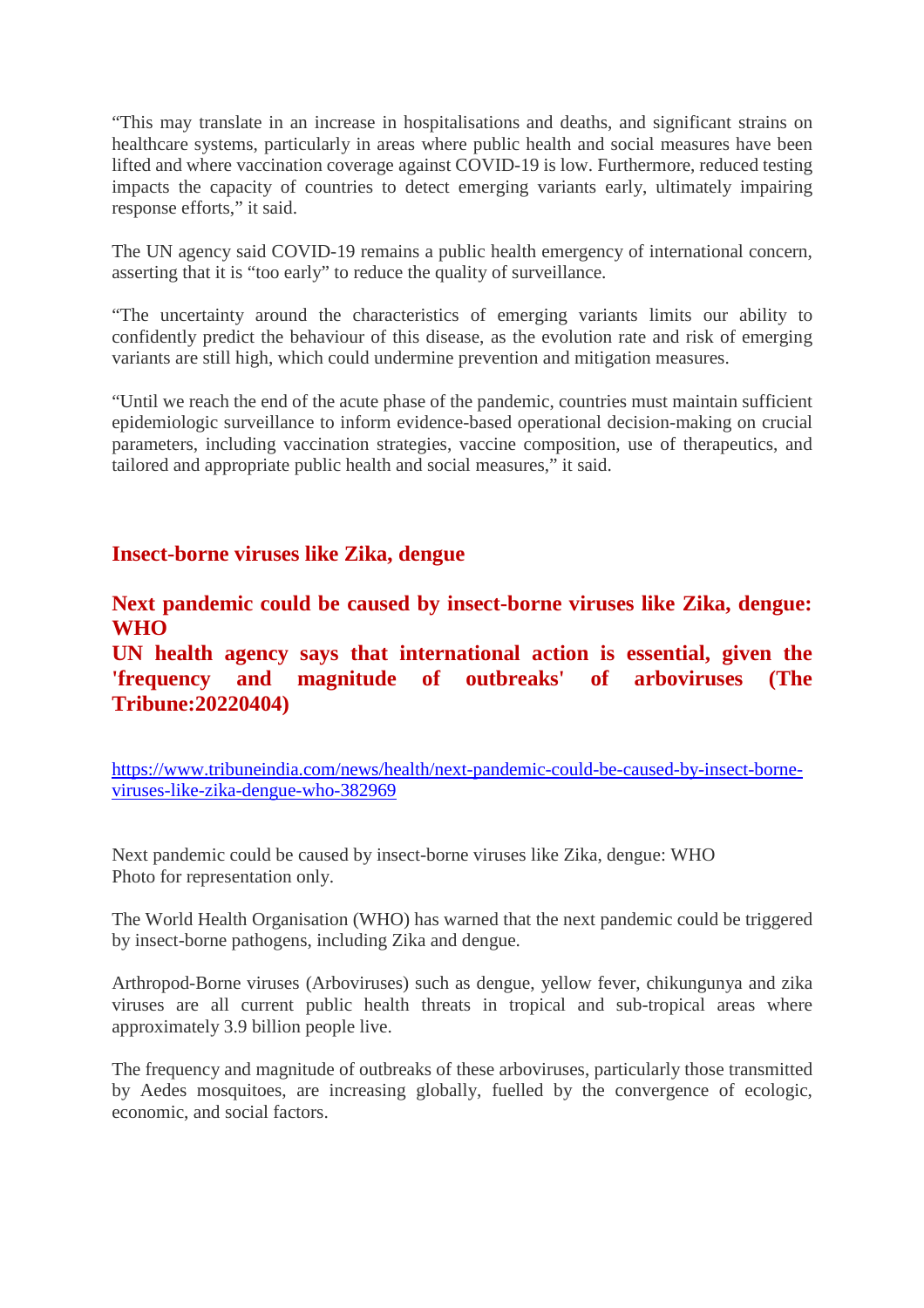According to the WHO, dengue fever infects 390 million people in 130 countries annually where it is endemic, while Zika virus that caused an outbreak in 2016 when it was found to cause birth defects such as microencephaly. It has been detected in at least 89 countries.

Yellow fever poses a high risk of outbreaks in 40 countries and causes jaundice and severe haemorrhagic fever and death, as dengue. Chikungunya, though less known, is present in 115 countries and causes severe and joint-disabling arthritis.

The WHO said signs are mounting that the risk these diseases pose "is increasing", The Telegraph reported.

Experts are scrambling to develop strategies to stop the next outbreak escalating into a catastrophe. Targeting arboviruses is top of the list.

"We have been through two years of Covid-19 pandemic and we have learned the hard way what [it costs] not to be prepared for high impact events," Dr Sylvie Briand, director of the global infectious hazard preparedness team at the WHO, was quoted as saying.

"We had [a] signal with SARS in 2003 and the experience of the influenza 2009 pandemic but there were still gaps in our preparedness," she added. "The next pandemic could, very likely, be due to a new arbovirus. And we also have some signals that the risk is increasing." The experts were speaking at the launch of the WHO's new Global Arbovirus Initiative - an integrated strategic plan to concentrate resources on risk monitoring, pandemic prevention, preparedness, detection and response.

"There is an urgent need to re-evaluate the tools at hand and how these can be used across diseases to ensure efficient response, evidence-based practice, equipped and trained personnel and engagement of communities," said Dr Mike Ryan, head of the World Health Organisation's Emergency Programme.

The UN health agency said that international action is essential, given the "frequency and magnitude of outbreaks" of arboviruses. Their reach is growing, too, the WHO warned, fuelled by climate change, population growth and increasing urbanisation.

"As urban populations continue to expand, the threat of these diseases grows more alarming," Dr Ren Minghui, assistant director-general of the WHO, was quoted as saying.

"As close living arrangements amplify the spread of this virus, we must address these challenges now to prevent catastrophic impact on health systems in the future." IANS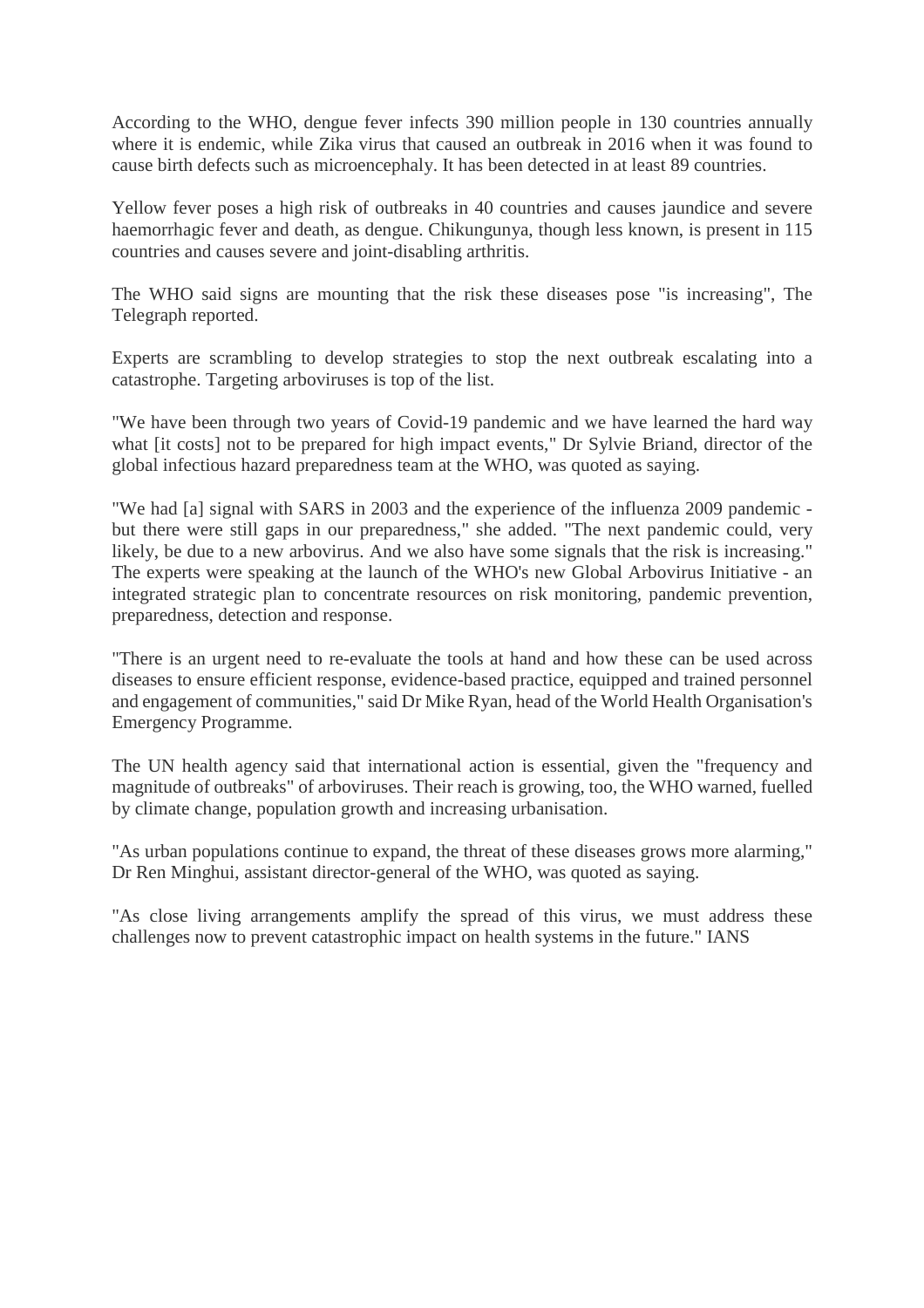## **keto diet**

# **How much weight can you expect to lose on the keto diet? Initially, it's normal to lose up to 2 to 3 kilos of weight in the first week of a ketogenic diet, since it can suppress appetite (The Indian Express:20220404)**

#### https://indianexpress.com/article/lifestyle/fitness/weight-loss-keto-diet-dos-donts-7847438/

keto diet, what is keto diet, weight loss in keto diet, can keto diet help lose weight, how much weight can be lost in keto diet, following keto diet, keto diet and weight loss, indian express newsAs long as you keep up, you should be able to lose as much as 10 kg of weight within three months. (Photo: Getty/Thinkstock)

When people follow a diet, any diet, they mostly look to lose weight. Over the years, the keto diet has become quite popular. If you are following it already, or are looking to get on it soon, fitness expert Mukul Nagpaul, the founder of Pmf Training and Fit India Movement ambassador, says you can lose up to 20 kg on this diet plan over 6 months, "which is healthy".

ALSO READ |What is the best time to eat fruits? Here's what an expert says "Main thing is, it depends on your current weight, lifestyle, activity, etc., that determines the right number which will still vary if you compare it with others," he says.

The expert breaks it down for you; read on.

#### First week of keto

Initially, it's normal to lose up to 2 to 3 kilos of weight in the first week of a ketogenic diet, since it can suppress appetite. It is often referred to as a low-carb high-fat diet. One of the basic principles is that you are restricting the number of carbohydrates in order for your body to run on more fat stores rather than glucose. This means, when you start with a keto diet, you feel tired and may even suffer mild headaches, which is called 'keto flu'.

ALSO READ |Fitness alert: Try these three advanced-level effective variations of push-ups First month of keto

By this time, you'll start to feel the impact of the keto diet. Water weight loss stops, followed by fat loss. You may be losing inches from your waist but the number on the scale isn't dropping.

It's important to keep in mind that a typical weighing scale doesn't paint an accurate picture of fat loss. You may be gaining muscle at the same time, which is a good thing, especially if you're lifting weights. Measure your body fat percentage instead.

keto diet, what is keto diet, weight loss in keto diet, can keto diet help lose weight, how much weight can be lost in keto diet, following keto diet, keto diet and weight loss, indian express news A typical weighing scale doesn't paint an accurate picture of fat loss. (Photo: Getty/Thinkstock)

When eating a ketogenic diet for fitness, it's vital to remain aware of the signs that your body is adjusting to the dietary change. This can cause you to stall during weight loss results and may even increase your calorie intake by making substitutions for high-carb snacks with highfat ones that don't fill you up the same way.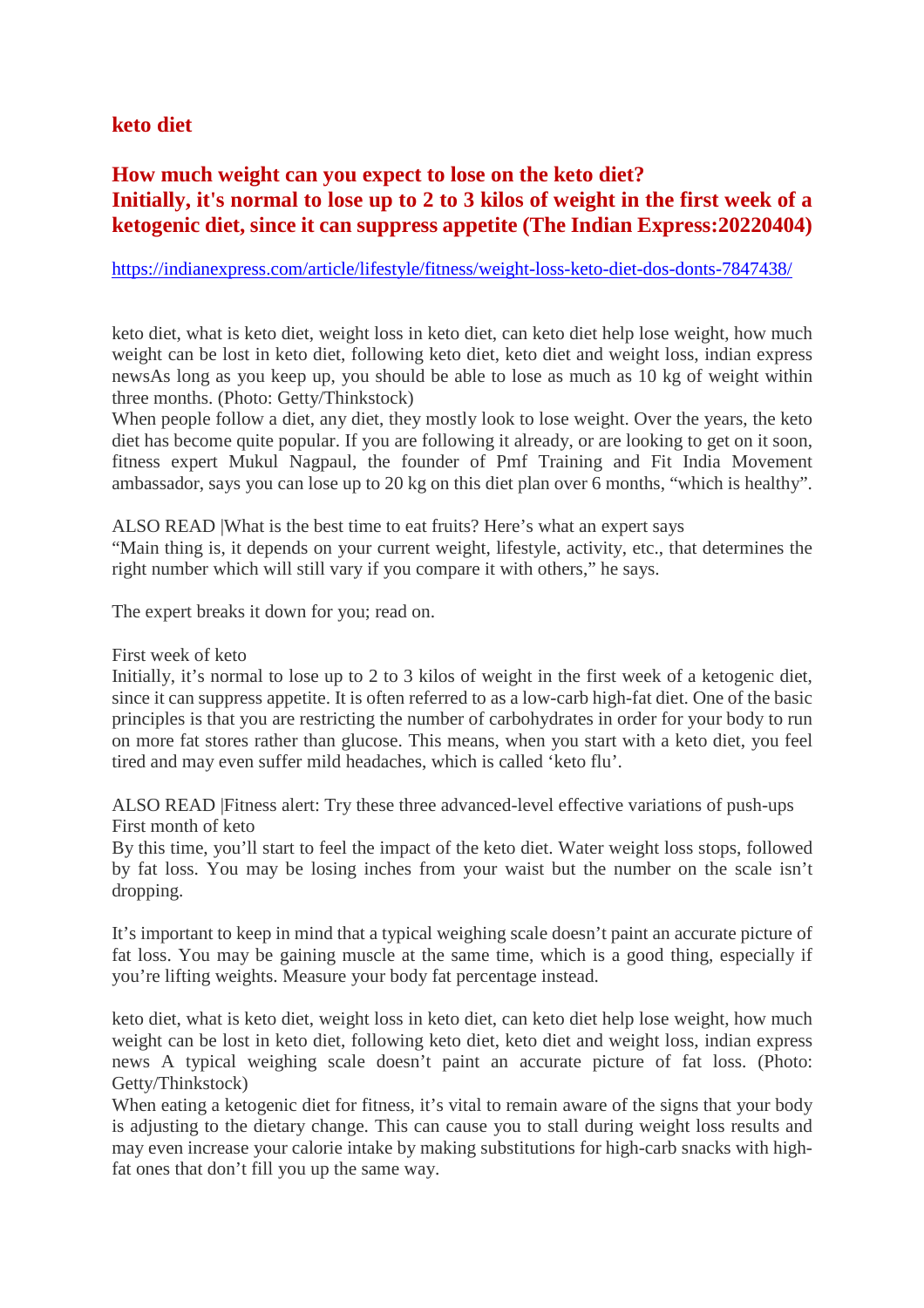ALSO READ |Weight loss alert: Anshula Kapoor sets massive fitness goals with her inspiring transformation

After three months of keto

As long as you keep up, you should be able to lose as much as 10 kg of weight within three months and attain long-term weight loss. Of course, this may vary per individual. Check your physical activity, stress levels, and other habits.

"If you have medical issues, it is advisable to contact your physician before starting with keto diet," Nagpaul warns.

#### DELHI NEWS

1Delhi court orders FIR against 3 police officers for 'shooting suspect in the knee' 2Delhi weather today: Heatwave to persist, strong winds likely 3For students of KG to class 2 in Delhi government schools, focus on tracking developmental milestones

## **vitamin C-rich fruits, zinc supplements**

**Survey shows high consumption of vitamin C-rich fruits, zinc supplements during Covid**

**The concept of 'immunity-boosting foods' as a preventive strategy to fight COVID-19 infection gained a lot of traction during the pandemic (The Indian Express:20220404)**

https://indianexpress.com/article/lifestyle/health/survey-shows-high-consumption-of-vitaminc-rich-fruits-zinc-supplements-during-covid-7851059/

National Institute of Nutrition survey, vitamin C-rich fruits, vitamin C, zinc supplements, boost immunity, Covid pandemic, misinformation, indian express newsAn online survey by the National Institute of Nutrition has reported high consumption of vitamin C-rich fruits as well as vitamin C and zinc supplements by adult Indians. (Photo: Getty/Thinkstock)

An online survey by the ICMR's National Institute of Nutrition has reported high consumption of vitamin C-rich fruits as well as vitamin C and zinc supplements by adult Indians to boost immunity during the second wave of COVID-19 upon their exposure to (mis)information on social media.

Traditional Indian spices such as ginger and garlic were used by 62.9 per cent and 50.9 per cent of the respondents respectively.

ALSO READ |Ultra-processed foods are trashing our health — and the planet

Most of the total 572 respondents reported to have relied on social media for gathering COVID-19 associated tips for boosting immunity. However, those with a history of coronavirus infection reported to rely more on doctors and health professionals for information, the study found.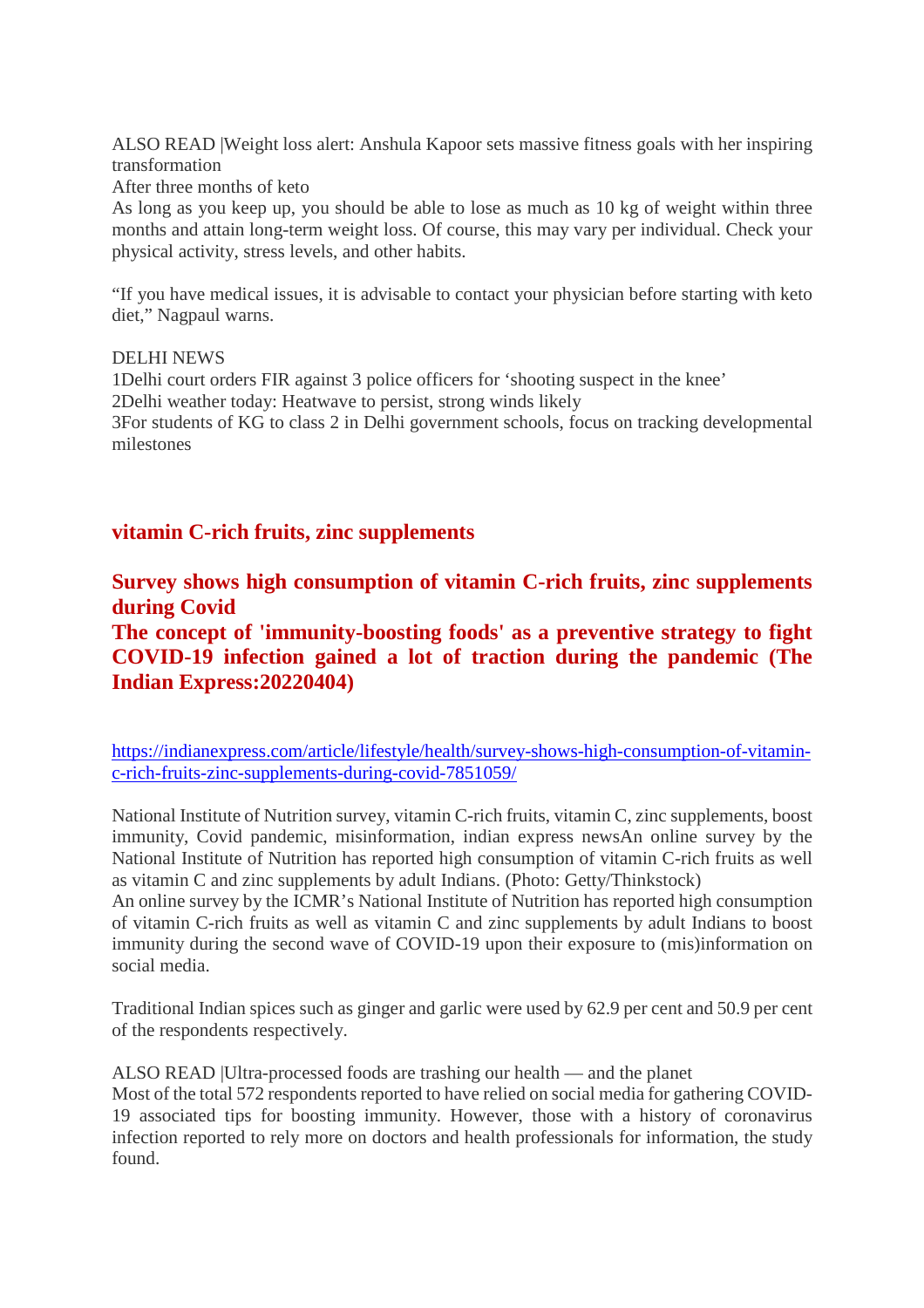The soon-to-be-published study — "Impact of COVID-19 Infodemic on the food and nutritionrelated perception, practices and reliability on the source of information among Indian internet users" — highlights the need for media and health literacy to advocate the use of health information cautiously, said Dr. Hemalatha R, Director of National Institute of Nutrition.

"The uncontrolled spread of (mis)information, news and propaganda related to COVID-19 created an 'infodemic' leading to panic and unscientific practices among the people. With the largest number of internet users in the world, India has witnessed a steep rise in the number of people seeking information on social media related to COVID-19, which reached a staggering 22.3 million by March, 2020," said Dr SubbaRao M Gavaravarapu, senior scientist and the lead investigator of the study.

#### ALSO READ |What is the best time to eat fruits? Here's what an expert says

"This study aimed to evaluate the trend of COVID-19 associated food and nutrition news search by Indian internet users between January 27, 2020 to June 30, 2021 (time period between the first detected COVID-19 case and the end of the second wave in India) and its impact on their perceptions and practices," SubbaRao said.

The association between the change in relative search volume (RSV) on Google Trends of 34 popularly searched keywords classified by the researchers under five different categories — 'Immunity', 'Eating behaviour', 'Food safety', 'Food scares and concerns' and 'Covid scare' — showed a steep rise in search for immunity boosters, vitamin supplement brands, "ayush kadha" (ayurvedic decoction) during the first wave in April- August 2020.

With a brief period of decline in the search trend, it again increased correspondingly with the growing number of positive cases during the second wave in India.

The concept of 'immunity-boosting foods' as a preventive strategy to fight COVID-19 infection gained a lot of traction during the pandemic.

#### ALSO READ |What happens when you consume too much protein?

"Out of the commonly searched immunity boosting agents, most respondents (71.9 per cent) reported to have increased their consumption of vitamin C-rich foods (citrus fruits, guava, amla, etc.) as immunity boosters during the study period. A large proportion of respondents also reported consumption of nutraceuticals supplements such as vitamin C supplements (68.2 per cent), zinc supplements (61.4 per cent) to boost immunity.

"Traditional Indian spices like ginger and garlic were used by 62.9 per cent and 50.9 per cent respondents respectively. Although 'kadha/kashayam' (decoction of medicinal herbs) and 'chawanprash' (an ayurvedic health mixture made of various herbs and spices) were quite hyped, fewer participants reported to have consumed them (28.8 per cent and 57.5 per cent respectively)," SubbaRao stated.

#### ALSO READ |The Pandemic Dictionary: From Aarogya Setu to Zoom calls and all the new words in between

Dependence on homeopathy medicines for immunity boosting against COVID-19 was found to be the least at 28.1 per cent.

The study was conducted through a closed-ended questionnaire which was administered online to obtain cross-sectional information from active internet users in India regarding their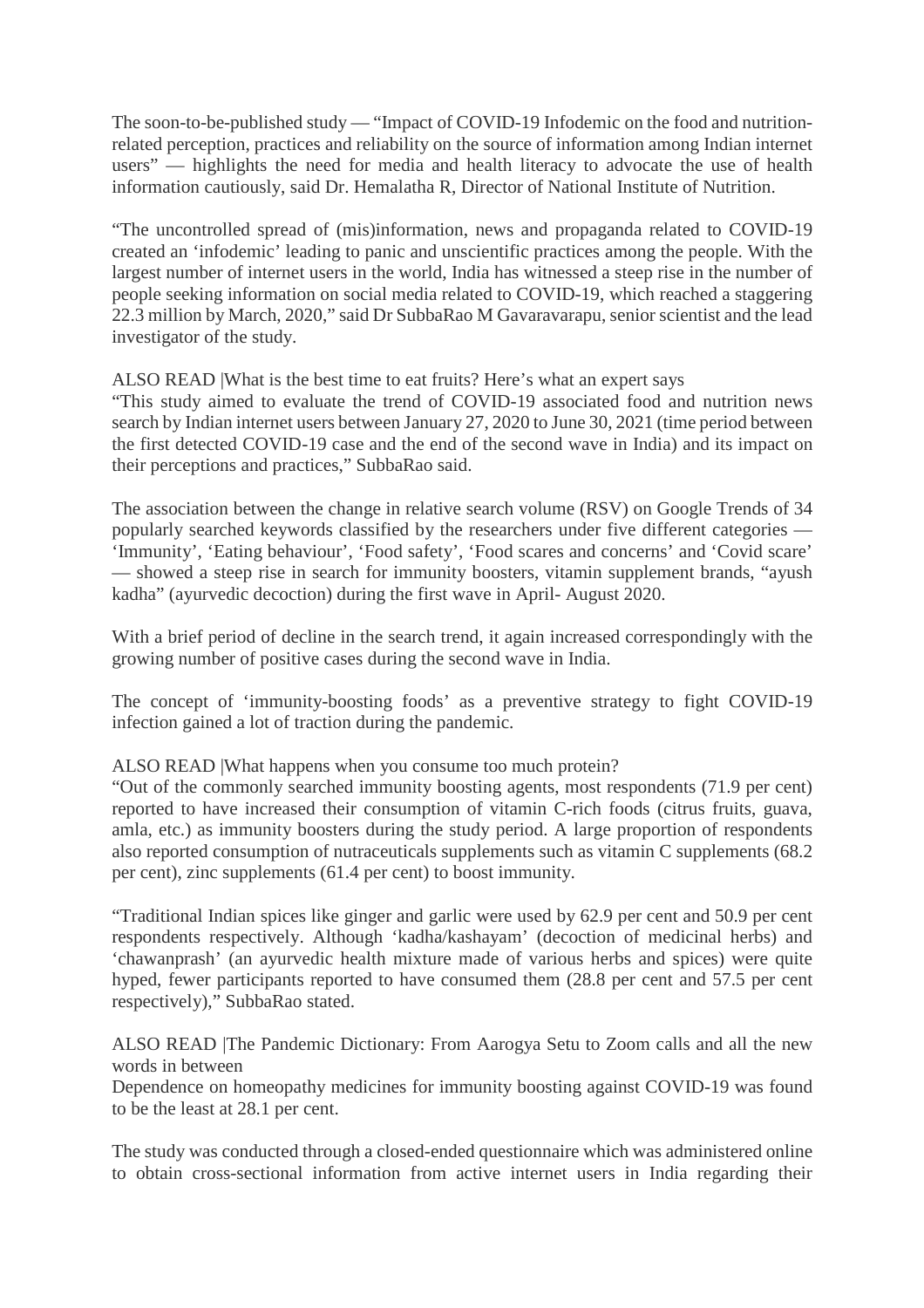perceptions, practices and the reliability of the commonly propagated food related information with respect to COVID-19.

ALSO READ |Is regular consumption of mangoes associated with improved health? Here's what experts say

The participation of potential respondents was solicited through calls for participation issued via media releases, social media posts on the institute's website and instant messaging apps.

The survey form was made available on the official website and the links were shared on social media pages of ICMR-NIN between June 1 and July 31 last year.

Participants were asked to determine the changes incurred in their food safety practices, eating patterns during the COVID-19 period and about their knowledge, perception and perceived reliability on different sources of information: newspaper, television, social media, frontline health workers, health organisations, internet search or peer group.

# **New human challenge**

**A new human challenge study about Covid-19 reveals insights on how we get sick with the virus**

**Human challenge studies involve exposing participants to a virus or other pathogens in order to study its effects on the human body (The Indian Express:20220404)**

https://indianexpress.com/article/lifestyle/health/a-new-human-challenge-study-about-covid-19-reveals-insights-on-how-we-get-sick-7847484/

covid 19 studyA worker takes a swab sample for a Covid-19 test at a mobile testing site in Beijing. (AP/File)

A new human challenge study published in the journal Nature Medicine recently revealed that it takes just a tiny virus-laden droplet to infect someone with Covid-19. Human challenge studies involve exposing participants to a virus or other pathogens in order to study its effects on the human body.

The study began in March 31 with 36 volunteers between the ages of 18 and 29 years, with no evidence of previous infection or vaccination. Participants were screened for comorbidities, being overweight, having reduced kidney or liver function, or having any heart, lung or blood problems — all considered risk factors for severe Covid-19 infection. Post the screening, written informed consent was also obtained from each participant.

The study was conducted in 10 phases. The first 10 infected volunteers were given the antiviral drug remdesivir to reduce their chances of progressing to severe disease. The volunteers were introduced to the virus via a tiny drop of fluid containing the originally detected strain of the virus through a long, thin tube inserted into their nose. They were also closely, medically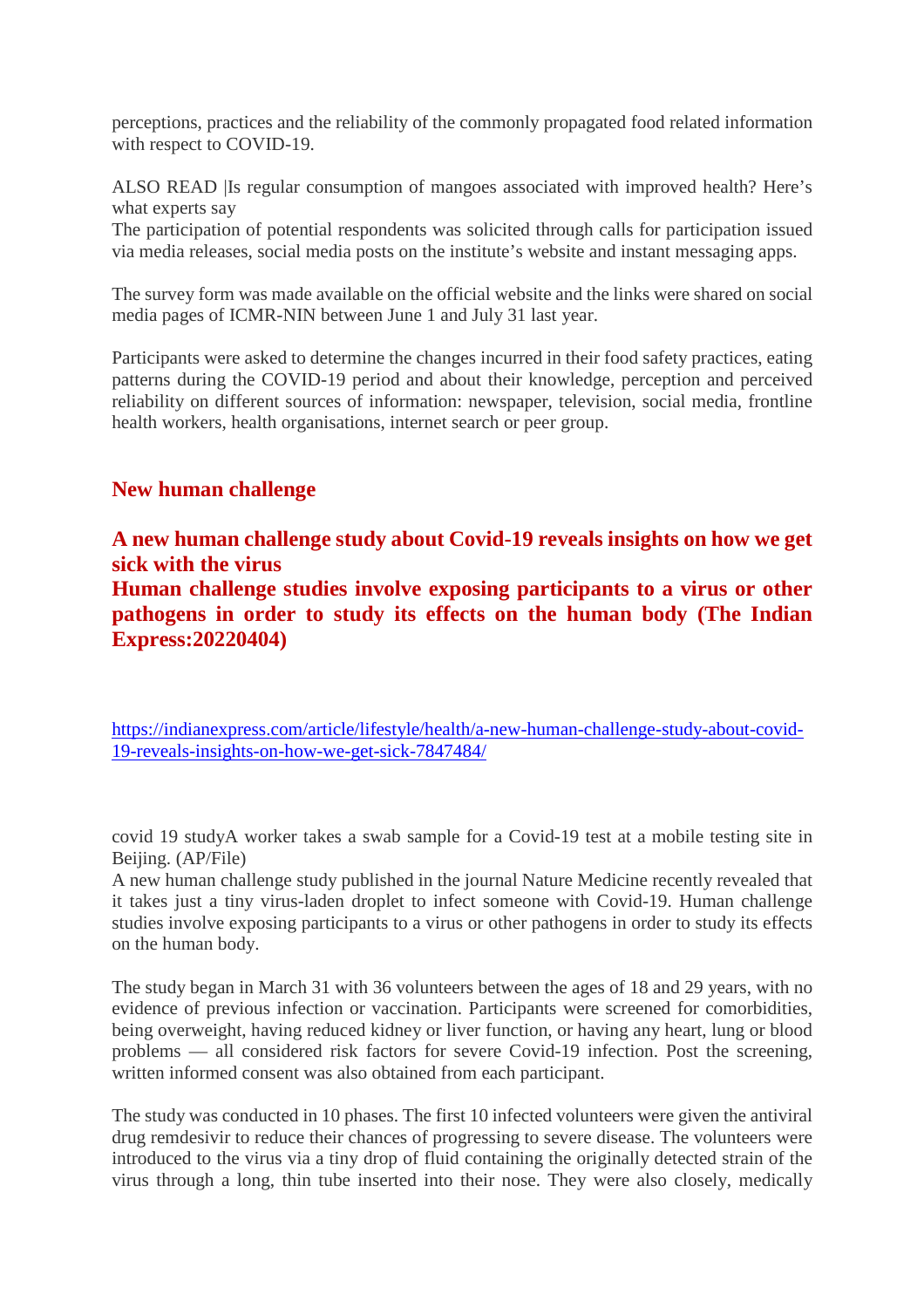monitored for 24 hours a day at London's Royal Free Hospital's quarantine unit which had special airflow to keep the virus from escaping.

ALSO READ |Can common cold provide protection against Covid-19? Here's what a study says

The following were some of its findings:

\*Eighteen (~53%) participants became infected, with viral load (VL) rising steeply and peaking at ~5 days after inoculation.

\*Virus was first detected in the throat but rose to significantly higher levels in the nose

\*Viable virus was recoverable from the nose up to ~10 days after inoculation, on average

\*Mild-to-moderate symptoms were reported by 16 (89%) infected participants, beginning 2–4 days after inoculation, whereas two (11%) participants remained asymptomatic (no reportable symptoms).

\*Anosmia (loss of sense of smell) or dysosmia (disordered smell perception) developed more slowly in 15 (83%) participants.

# **Hybrid immunity**

# **Immunity following infection lasts up to 19 months (The Hindu:20220404)**

https://www.thehindu.com/sci-tech/science/immunity-following-infection-lasts-up-to-19 months/article65282790.ece

Hybrid immunity after one and two doses of vaccine was associated with 94% and 90% lower risk of hospitalisation, respectively

A retrospective study undertaken in Sweden has once again found irrefutable evidence in support of vaccination even among people who have been previously infected. The study also found that people who have been infected and subsequently vaccinated with one or two doses of a vaccine, which is called

**Science for All**

# **Science for All | What is M2e? (The Hindu:20220404)**

https://www.thehindu.com/sci-tech/science/science-for-all-what-is-m2e/article65274076.ece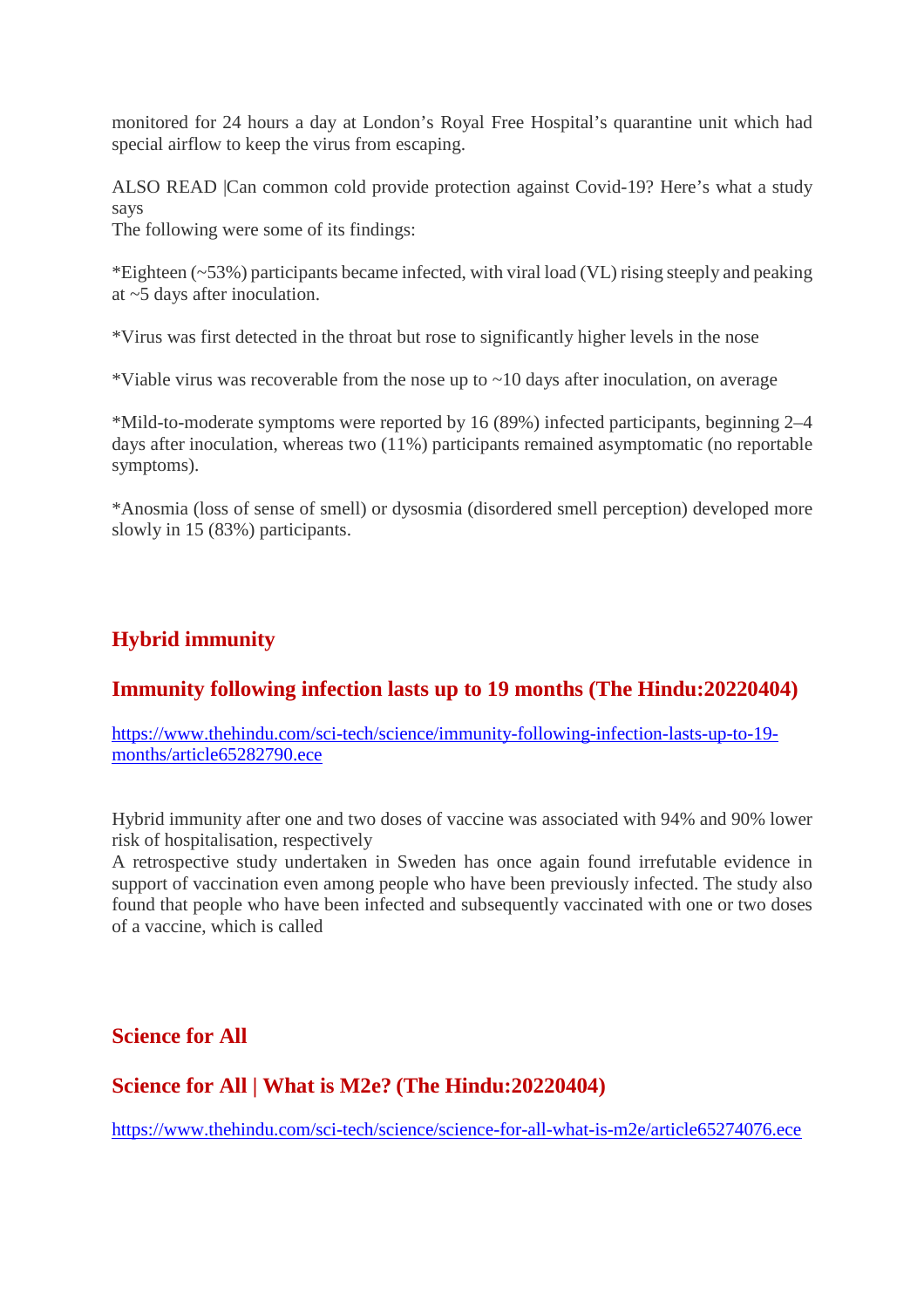The Hindu's Science for All newsletters are carefully curated to help you understand everyday events as well as the wonders of the universe.

This article forms a part of the Science for All newsletter that takes the jargon out of science and puts the fun in! Subscribe now!

The M2 protein is considered to be a holy grail of designing a universal flu vaccine. The seasonal influenza strains mutate rapidly and new strains of the virus proliferate. This makes it very difficult to make a vaccine that can

## **Cells**

# **How mitochondria adapted to living within cells (The Hindu:20220404)**

https://www.thehindu.com/sci-tech/how-mitochondria-adapted-to-living-withincells/article65260518.ece

Billions of years ago, a prokaryotic organism called archaea captured a bacterial endosymbiont An organism that has been around from 2 billion years ago has given biologists from Centre for Cellular and Molecular Biology, Hyderabad (CCMB), a clue as to how mitochondria became an inseparable part of animal and plant cells. The researchers, led by Rajan Sankaranarayanan, identify two key transformations, one in the molecule known as DTD for short and another in the transfer-RNA (tRNA).

"Our lab works on a molecule called D-aminoacyl-tRNA deacylase (DTD). We observed some unexpected biochemistry of eukaryotic DTD that could be

#### **Diabetic**

**First case of infection from diabetes medication in India (The Hindu:20220404)**

https://www.thehindu.com/news/national/after-us-india-confirms-cases-of-infection-fromdiabetes-medication/article65286868.ece

State drug controllers told to include warning for patients using SGLT2 inhibitors After the U.S. and Canada, India too has admitted incidence of a rare but serious infection of the genitals and area around the genitals among Type-2 diabetes patients using sodium-glucose cotransporter-2 (SGLT2) inhibitors.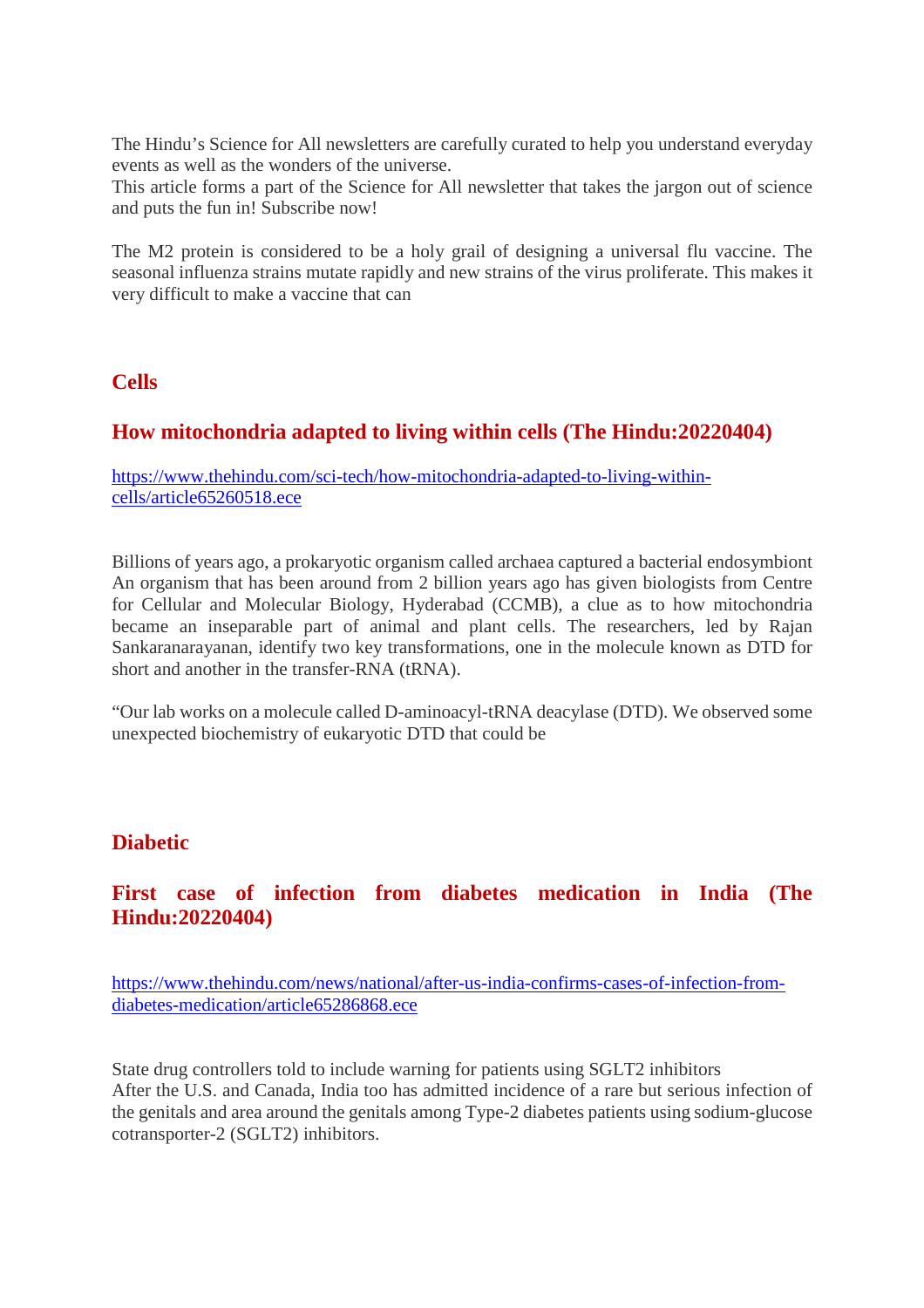This serious rare infection, called necrotizing fasciitis of the perineum, is also referred to as Fournier's gangrene.

# **Covaxin**

# **WHO pauses Covaxin supply via UN bodies (The Hindu:20220404)**

https://www.thehindu.com/sci-tech/health/who-suspends-covaxin-supply-to-unagencies/article65286705.ece

Comments will be moderated by The Hindu editorial team.

Comments that are abusive, personal, incendiary or irrelevant cannot be published.

Please write complete sentences. Do not type comments in all capital letters, or in all lower case letters, or using abbreviated text. (example: u cannot substitute for you, d is not 'the', n is not 'and').

We may remove hyperlinks within comments.

Please use a genuine email ID and provide your name, to avoid rejection.

# **SARS-CoV-2 variant**

# **WHO records new recombinant SARS-CoV-2 variant (The Hindu:20220404)**

https://www.thehindu.com/sci-tech/health/who-records-new-recombinant-sars-cov-2 variant/article65284952.ece

XE recombinant reported in the U.K.; a recombinant variant occurs when an individual is infected with two or more variants at the same time.

The World Health Organization (WHO) has flagged the emergence of a new variant of the SARS-CoV-2 virus, the XE recombinant, in the United Kingdom, and with a possibly higher rate of transmission.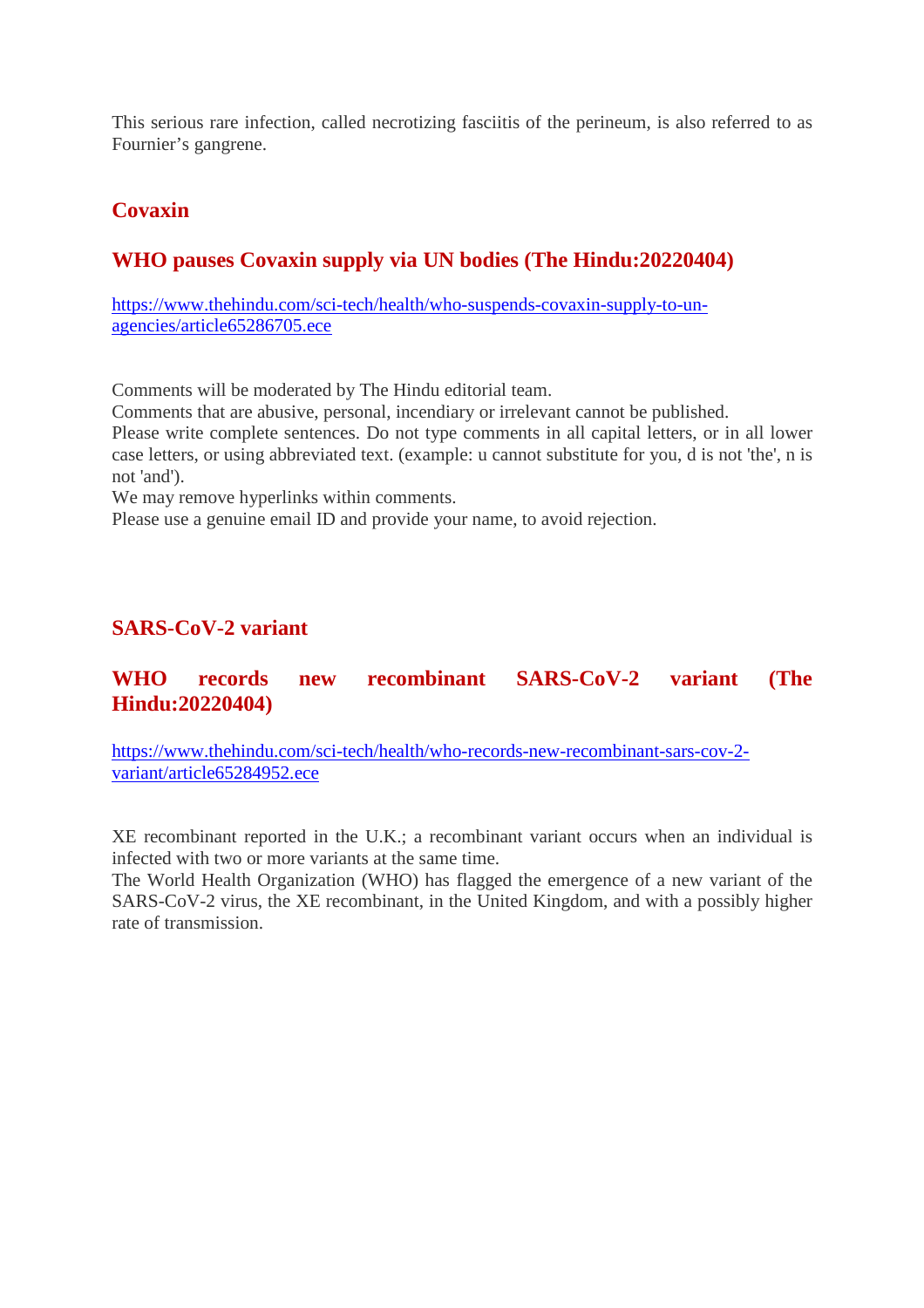#### **Covid infection**

## **Covid infection raised risk of heart problems more than vax: US CDC (New Kerala:20220404)**

: The risk for cardiac complications was significantly higher after Covid-19 infection than after mRNA vaccination developed by Pfizer or Mode-> View it--> https://www.newkerala.com/news/2022/49226.htm

#### **Pregnancy**

#### **Pregnant women exposed to excessive disinfectants more likely to have children with asthma: Study (New Kerala:20220404)**

Think twice before using disinfectants. According to a recent study, the excessive use of disinfectants by pregnant w-> View it--> https://www.newkerala.com/news/2022/49215.htm

#### **Cardiovascular disease**

## **Avocados may lower risk of cardiovascular disease: Study (New Kerala:20220404)**

Eating two servings of avocados a week was associated with a lower risk of cardiovascular disease, according to a recent study. ->-> View it--> https://www.newkerala.com/news/2022/49157.htm

#### **Autoimmune Diseases**